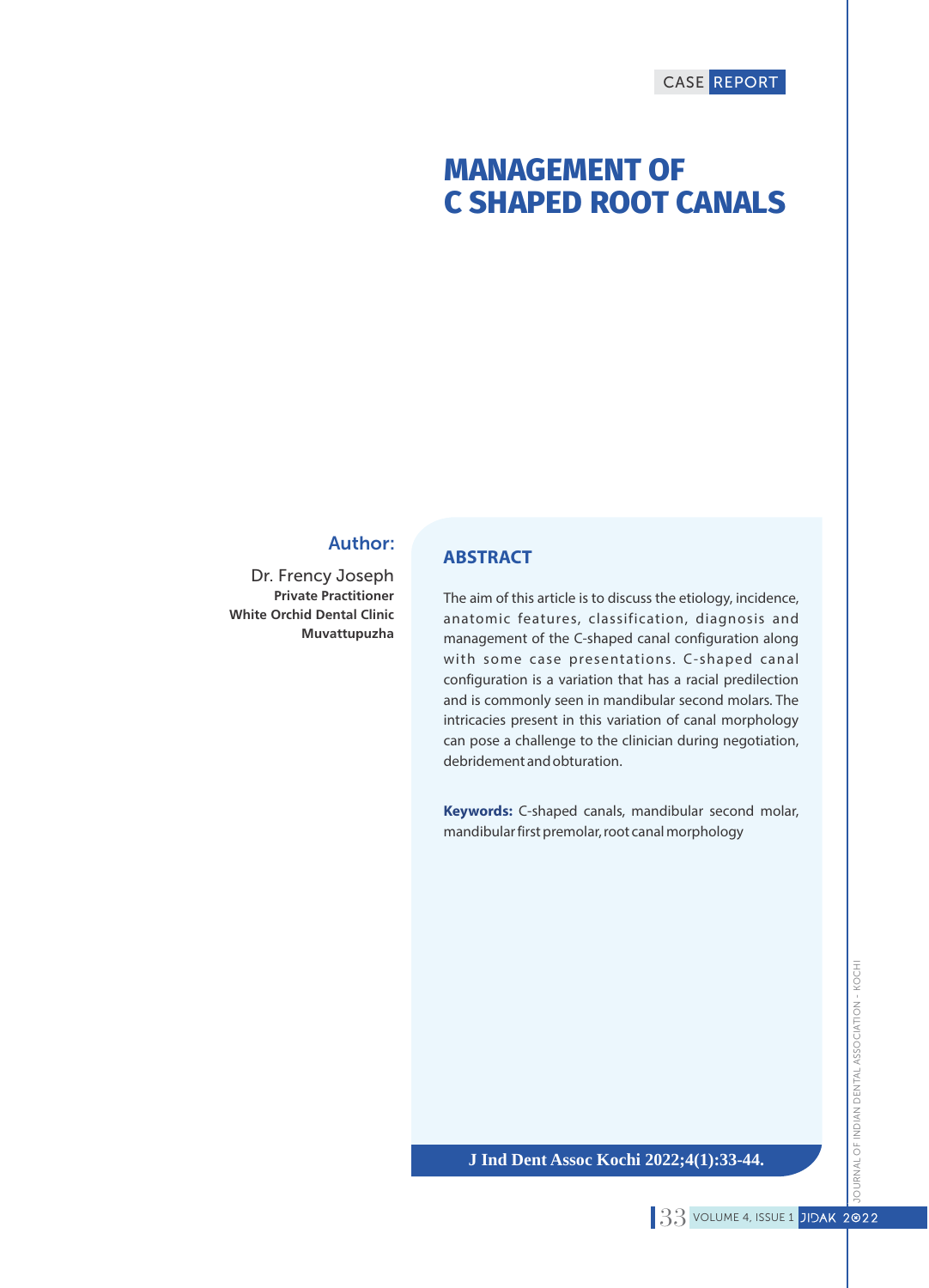### **INTRODUCTION**

A thorough knowledge of the root canal anatomy and its variations is required for achieving success in root canal therapy, along with diagnosis, treatment planning and clinical expertise. One such variation of the root canal system is the C-shaped canal configuration. It is termed so because of the Cshaped cross-sectional anatomical configuration of the root and root canal. This condition was described for the first time in literature by Cooke and Cox1 in 1979, though Weine et al., $^2$  reported that several clinicians had suggested its presence in lectures earlier.

Numerous incidence studies prove the racial predilection of this variation. Though most commonly found in mandibular second molars, the C-shaped canal configuration may also occur in mandibular premolars, maxillary molars, and mandibular third molars. The Cshaped canal configuration presents with variations in both the number and location of the canal(s), as the canal(s) courses from the coronal to the apical third. The complexity of this canal configuration proves to be a challenge with respect to debridement and obturation and possibly the prognosis during root canal therapy. Recognition of a C-shaped canal configuration before treatment can facilitate effective management, which will prevent irreparable damage that may put the tooth in severe jeopardy.The aim of this article is to discuss the etiology, incidence, anatomic features, classification, diagnosis and management of the C-shaped canal configuration with the help of few case reports.

# Etiology

Ever since the identification of the C-shaped canal anatomy, various causes have been postulated for its formation. The failure of fusion of Hertwig's epithelial sheath is the most lucid explanation for the formation of the C-shaped canal configuration. Failure of the Hertwig's epithelial sheath to fuse on the buccal side will result in the formation of a lingual groove,and failure to fuse on the lingual would result in a buccal groove. Hence, this fusion is not uniform and a thin interradicular ribbon connects the two roots together. Failure of the sheath to fuse on both the buccal and

lingual sides will result in the formation of a conical or prism-shaped root.<sup>3</sup>

# Incidence

The C-shaped canal configuration shows an ethnic predilection. It has frequently been reported in countries belonging to the Asian continent. East Asian population groups like Chinese (0.6%-41.27%) and Koreans (31.3%- 45.5%) display a high prevalence of this variant. Among the South Asian countries, Burmese population showed a prevalence of 22.4%, which was much higher than the Indian, Thai or Sri Lankan population.<sup>3</sup>

Canal configuration has been shown to have a high prevalence in mandibular second molars with a percentage ranging between 2.7%-45.5%. Incidence studies in mandibular premolars have been reported in Chinese, Indian and Iranian population, with the highest frequency being reported in the Chinese population (29.7%). The C-shaped variation in canal anatomy has also been reported in maxillary first molars (0.12%), maxillary third molars (4.7%), mandibular third molars (3.5%-4%) and mandibular second premolars (1%). $^3$  There is no correlation of C-shaped canal configuration with gender and also with age and tooth position. Bilateral occurrence of C-shaped canals has been reported in a percentage of 3 70%-81%.

#### Anatomic Features

The following are the pertinent features in relation to the external root anatomy and configuration of the pulp chamber and the root canal system usually found in C-shaped mandibular molars, though similar features may be found in C-shaped maxillary molars and mandibular premolars.<sup>3</sup>

#### Roots

A conical or square configuration is characteristic of roots having a C-shaped canal. The root configuration of molars having this canal shape may be represented by fusion of either the facial or lingual aspect of the mesial and distal roots. The roots display an occlusoapical groove on the buccal or lingual surface, which represent the line of fusion between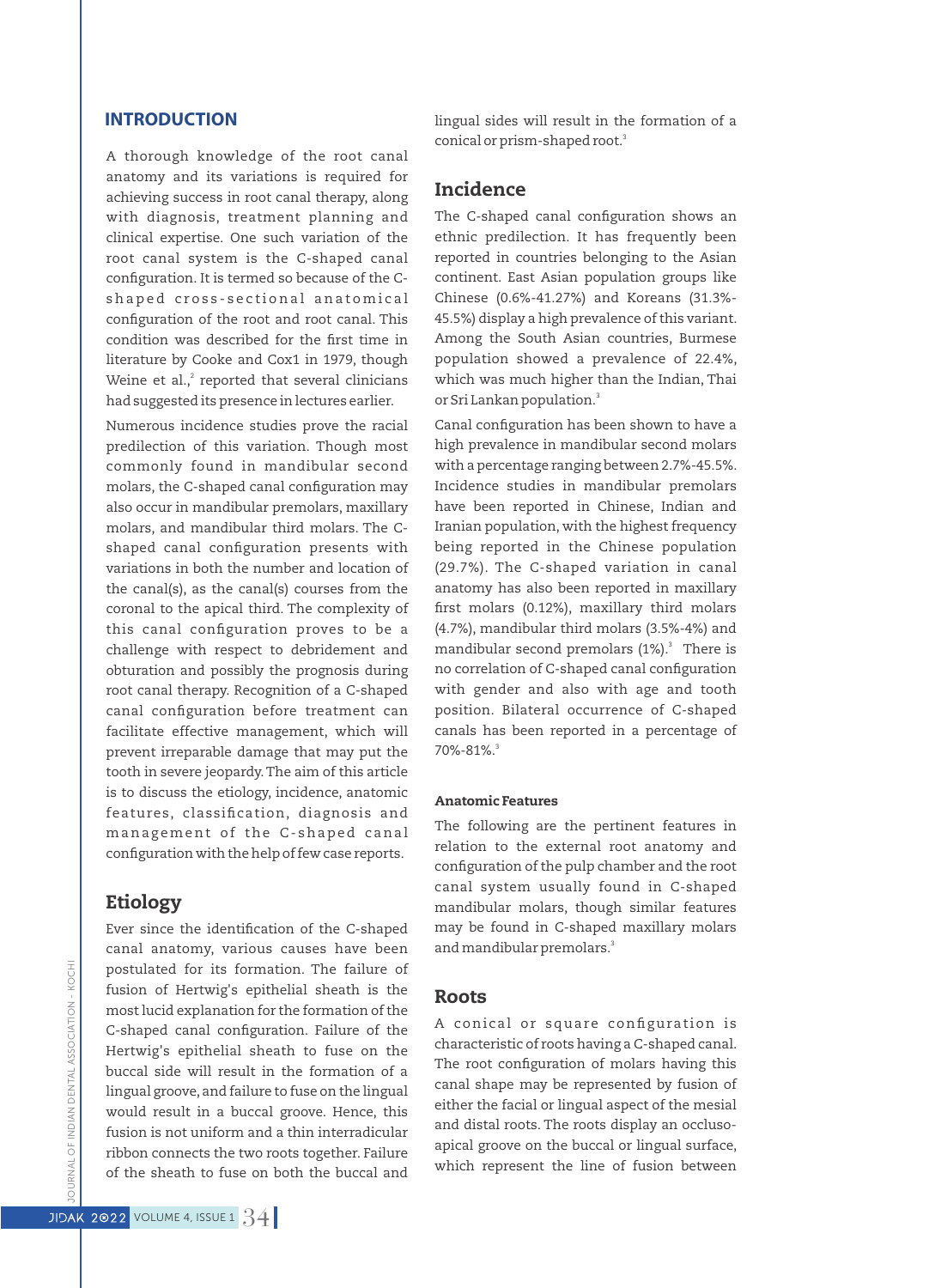mesial and distal roots. The surface opposite this radicular groove is convex.

# Pulp Chamber

The pulp chambers of teeth with C-shaped canals mostly have greater apico-occlusal width with a low bifurcation. This results in a deep pulp chamber floor, which has uncommon anatomical configuration. The connecting slit that gives the tooth its name of "C-shaped" may have closure to the buccal or lingual. If the buccal portion of the mesial and distal roots is fused, the slit goes through the area of fusion, and so the "C" is closed to the lingual. If the lingual portion of the roots is fused, then the "C" is closed to the buccal.

# Root canal system

The root canal system of C-shaped canals shows broad, fan-shaped communications from the coronal to the apical third of the canal. The canal(s) change shape from the coronal aspect of the root.For example: A continuous Cshaped canal would change to a semicolon configuration in the midroot and then becomes continuous C-shape in the apical third of the root or vice versa. Accessory and lateral canals, inter-canal communications and apical delta can be found in the apical region of C-shaped canals.

#### Classification

Classification The C-shaped canal system can assume many variations in its configuration so a comprehensive classification can help in true 4 diagnosis and management.

### **Melton's Classification**

Melton et al.5 in 1991 proposed the following classification of C-shaped canals based on their cross-sectional shape: Melton's Classification Melton et al. 5 in 1991 proposed the following classification of C-shaped canals based on their cross-sectional shape:

- 1. Category I: continuous C-shaped canal running from the pulp chamber to the apex defines a C-shaped outline without any separation (i.e., C1 in Fig. 1).
- 2. Category II: the semicolon-shaped (;) orifice in which dentine separates a main Cshaped canal from one mesial distinct canal (i.e.,C2 in Fig.1).
- 3. Category III: refers to those with two or more discrete and separate canals: subdivision I. C-shaped orifice in the coronal third that divides into two or more discrete and separate canals that join apically; subdivision II, C-shaped orifice in the coronal third that divides into two or more discrete and separate canals in the



Figure 1. Classification of C-shaped canal configuration $4$ 

KOCH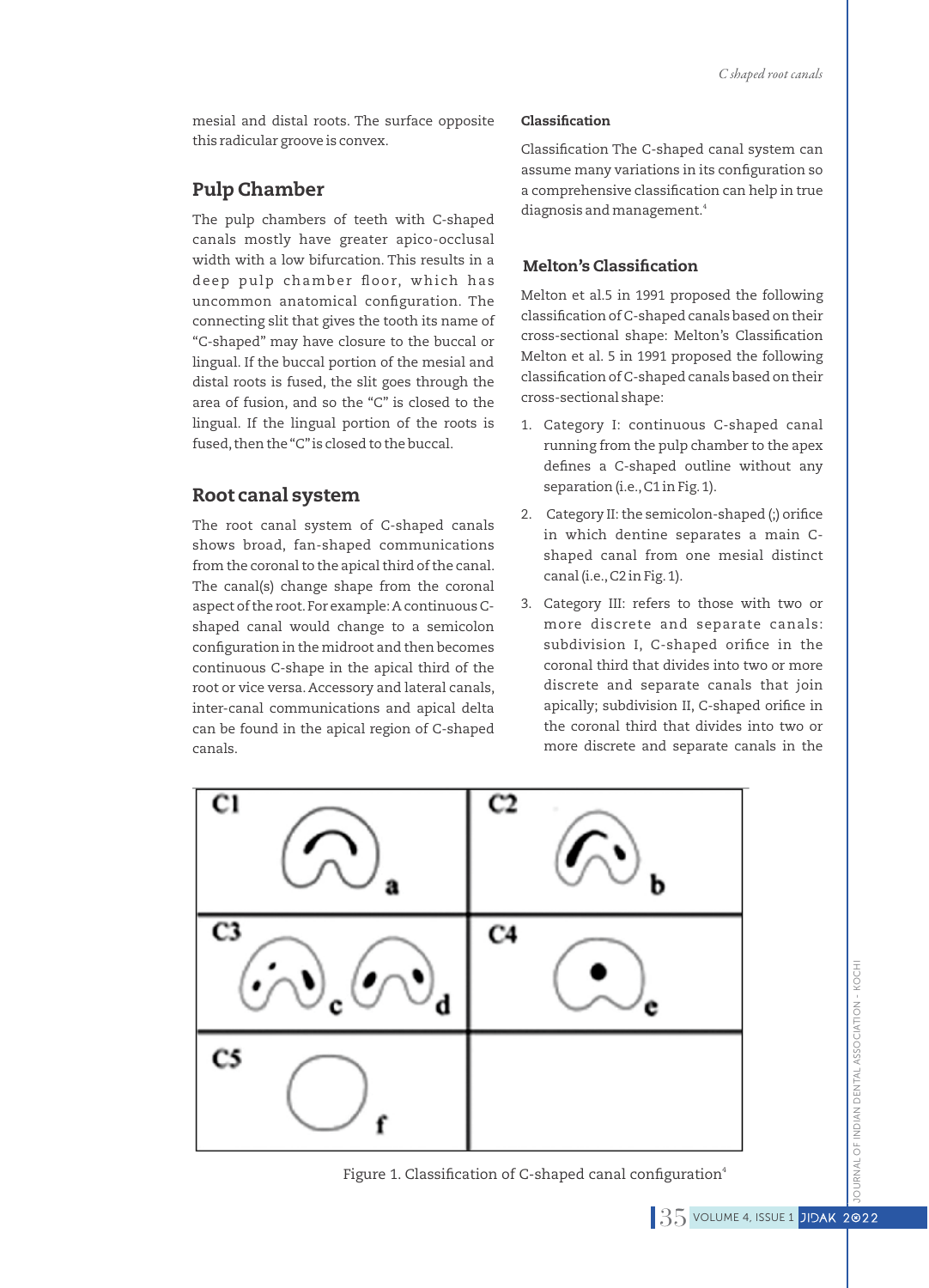midroot to the apex; and subdivision III, Cshaped orifice that divides into two or more discrete and separate canals in the coronal third to the apex (i.e., C3 in Fig. 1).

In this classification, there has been no clear description of the difference between categories II and III as well as the clinical significance. Furthermore, they examined three arbitrary levels of the root, and hence little information is present describing how the canal shape may change over its length. Also, they noted that the second type of C-shaped canal is the most common.

#### Fan's Classification

(Anatomic Classification)

Fan et al. 6 in 2004 modified Melton's method into the following categories:

- 1. Category I (C1): the shape was an interrupted "C" with no separation or division (Fig.1A).
- 2. Category II (C2): the canal shape resembled a semicolon resulting from a discontinuation of the "C" outline (Fig. 1B), but either angle or (Fig.2) should be no less than 60°.
- 3. Category III (C3): 2 or 3 separate canals (Fig. 1C and D) and both angles, and , were less than  $60^\circ$  (Fig. 3).
- 4. Category IV (C4): only one round or oval canal in that crosssection (Fig.1E).
- 5. Category V (C5): no canal lumen could be



Figure 2. Measurement of angles for the C2 canal. Angle is more than 60°.

(A and B) Ends of one canal cross-section,

(C and D) ends of the other canal cross-section; M, middle point of line AD; angle between line AM

and line BM; angle between line CM and line DM



Figure 3. Measurement of angles for the C3 canal. Both angle and angle are less than 60°. (A and B) Ends of one canal cross-section; (C and D) ends of another canal cross-section; M, middle point of line AD; , angle between line AM and line BM; , angle between line CM and line DM

observed (which is usually seen near the apex only) (Fig.1F).

They considered that although the C-type orifice may look like 2 or 3 separate orifices, an isthmus linking them is often discernible. The single, round, or oval canal (C4 in their classification), which may be found near the apex, should be considered as a variation because other parts of the canal have shown the "C" configuration. They noted that "C" shape can vary along the root length so the clinical crown morphology or the appearance of the orifice may not be good predictors of the actual canal anatomy. In this classification, one of the canals in the C2 category would appear as an arc (with 60°, Fig. 2) (i.e., the C2 canal would be more likely to extend into the fused area of the root where the dentin wall may be quite thin). They are more difficult to clean and shape than C3 canals.

# Fan's Classification

(Radiographic Classification)<sup>7</sup>

Fan et al. (11) classified C-shaped roots according to their radiographic appearance into three types:

1. Type I: conical or square root with a vague, radiolucent longitudinal line separating the root into distal and mesial parts. There was a mesial and a distal canal that merged into one before exiting at the apical foramen (foramina) (Fig.4A).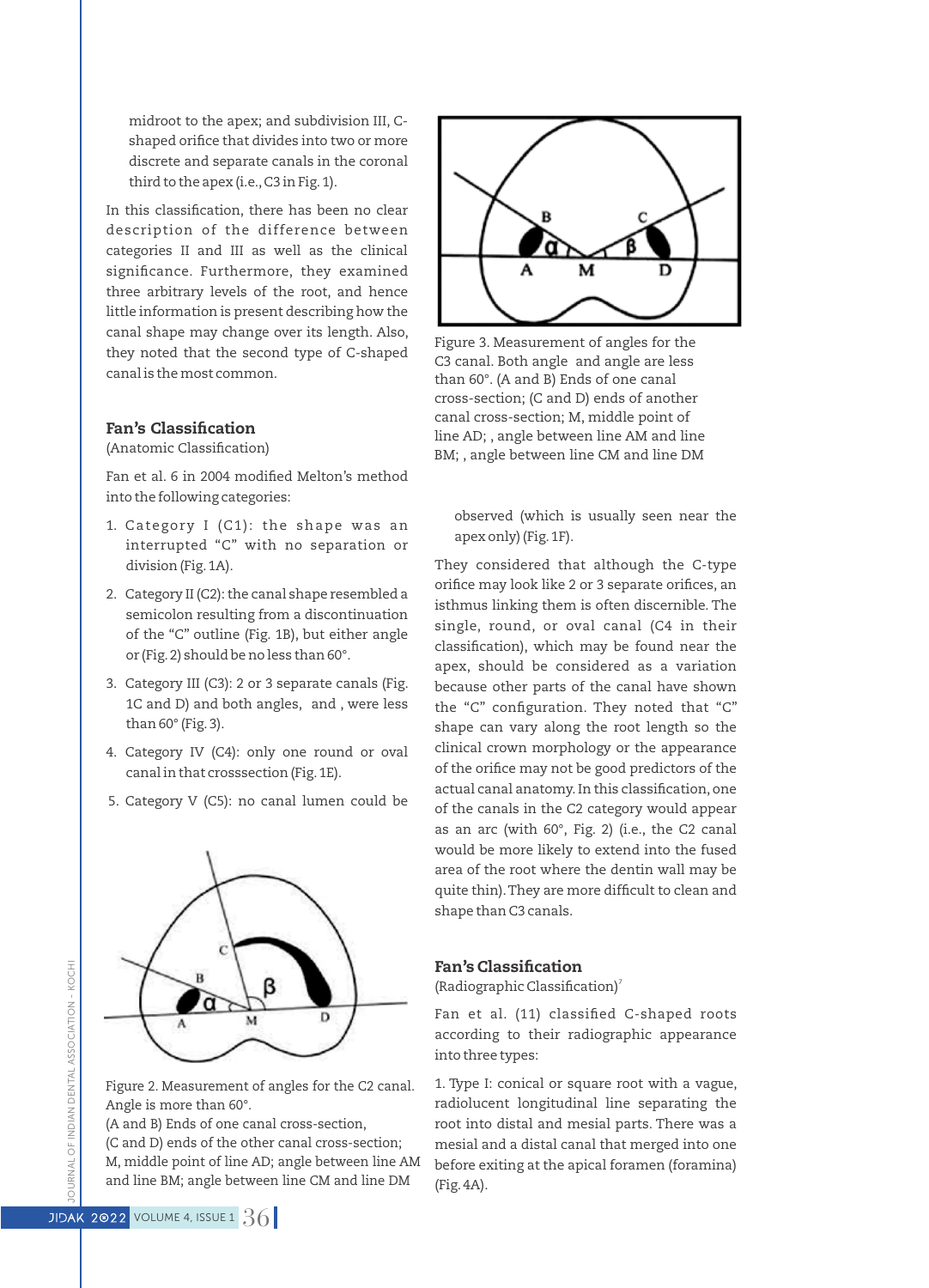

Figure 4. Radiographic types. (A) Type I, (B) type II, and (C) type III4

2. Type II: conical or square root with a vague, radiolucent longitudinal line separating the root into distal and mesial parts. There was a mesial and a distal canal, and the two canals appeared to continue on their own pathway to the apex (Fig.4B).

3. Type III: conical or square root with a vague, radiolucent longitudinal line separating the root into distal and mesial parts. There was a mesial and a distal canal, one canal curved to and superimposed on this radiolucent line when running toward the apex, and the other canal appeared to continue on its own pathway to the apex (Fig.4C).

# Diagnosis

#### Preoperative radiographic diagnosis

A preoperative radiograph usually provides various clues in the identification of any variation in root canal morphology. Some investigators described four radiographic characteristics that can allow prediction of the existence of this anatomical condition: radicular fusion, radicular proximity, a large distal canal or a blurred image of a third canal in between. Hence, a C-shaped root in a mandibular second molar may present radiographically as a single-fused root or as two distinct roots with a communication. When the communication or fin connecting the two roots is very thin, it is not visible on the radiograph and may thus give the appearance

of two distinct roots. The radiograph may also reveal a large and deep pulp chamber, usually found in C-shaped molars.

Fan et al.<sup>8</sup>, divided the radiographic appearance that the C-shaped teeth are present with three types In type I, the C-shaped canal system actually appears as two distinct canals, because the isthmus that links the mesial and distal "main" canals is very thin and hence is not detected radiographically. In the radiographic type II, the mesial and distal canals assume their own individual course to the apex. Thus, there are apparently two distinct canals on the radiograph. In type III, one canal continues its course to the apex giving the image of a distinct canal whereas the other(s) proceeds very close to or within the fused area, that is, the "web" between the two main roots in the apical third. Hence, the canal may seem to exit into the groove radiographically. Wang et al., $^{\circ}$ reported a higher incidence in the recognition of C-shaped canals using a combination of radiography and clinical examination under the microscope (41.27%) than using the radiography (34.64%) or clinical examination (39.18%) alone.

#### Preoperative clinical diagnosis

The crown morphology of teeth with C-shaped anatomy does not present with any special features that can aid in the diagnosis. A longitudinal groove on lingual or buccal surface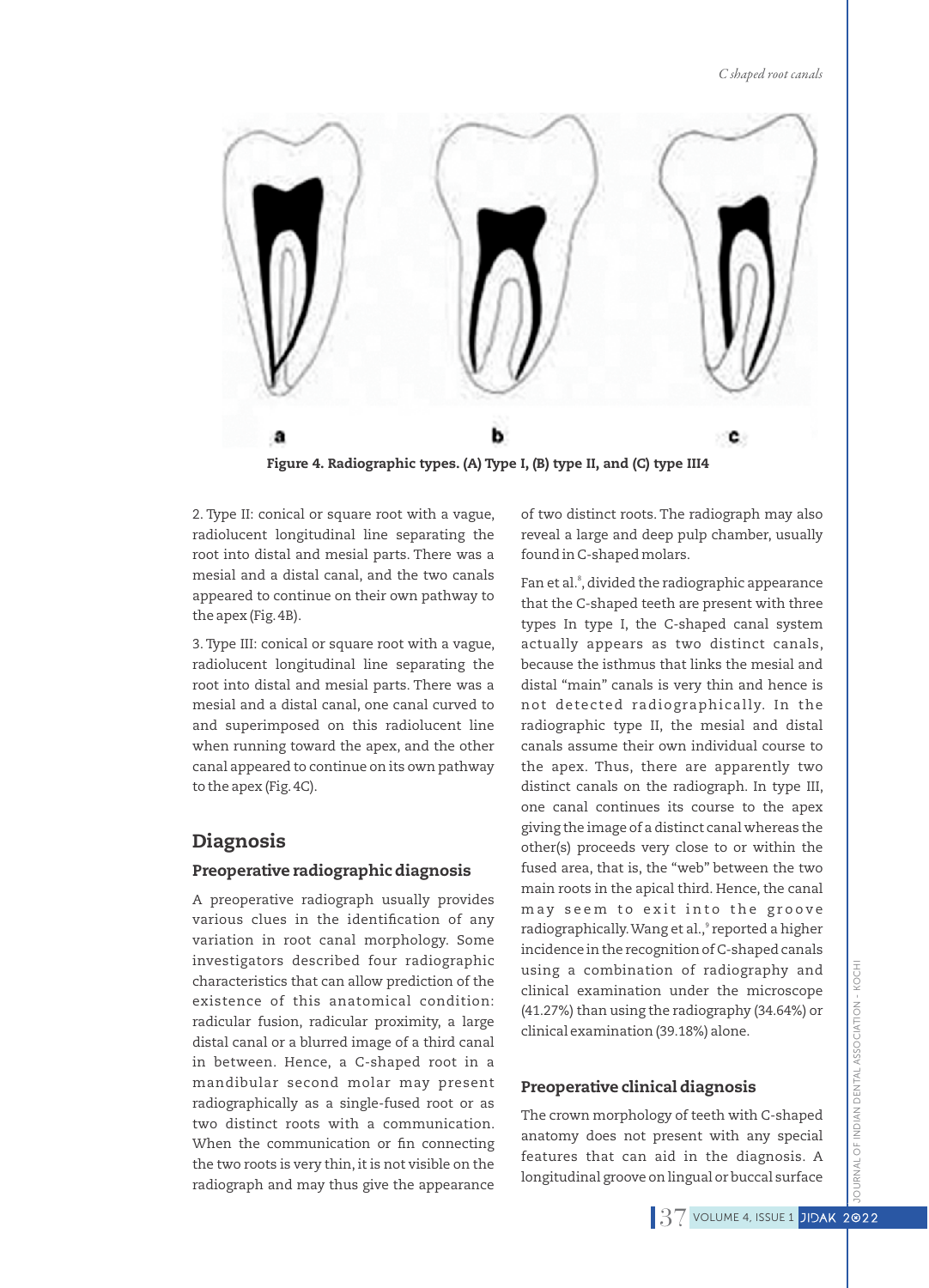of the root with a C-shaped anatomy may be present. Such narrow grooves may predispose the tooth to localized periodontal disease, which may be the first diagnostic indication.

### Clinical diagnosis following access cavity preparation

Some investigators asserted that since radiographic diagnosis is difficult, clinical diagnosis of C-shaped canals can be established only following access to the pulp chamber. Magnification with Loupes and microscopes are very useful for clinical procedures. The pulpal floor in C-shaped teeth can vary from peninsula like with a continuous C-shaped orifice to non C-shaped floors as per the classification given by Min et al., However, when a C-shaped canal orifice is observed, say, under the operating microscope, one cannot assume that such a shape continues throughout its length. Fan et al., $^{\circ}$  stated that for mandibular second molar to qualify as having a C-shaped canal system, it has to exhibit all the following three features:

- a. Fused roots;
- b. A longitudinal groove on lingual or buccal surface of the root;
- c. At least one cross-section of the canal should belong to the C1, C2 or C3 configuration, as per Fan's anatomic classification.

Clinical and radiographic diagnoses during working length determination

Working length radiographs are more helpful than preoperative and final radiographs in diagnosing C-shaped canals.In a true C-shaped canal, (single canal running from the orifice to the apex) it is possible to pass an instrument from the mesial to the distal aspect without obstruction. In the semicolon type, (one distinct canal and a buccal or lingual C-shaped canal) whenever an instrument was inserted into any side of the C-shaped canal, it always ends in the distal foramen of the tooth and a file introduced in this canal could probe the whole extension of the C. When negotiating the Cshaped canal, instruments may be clinically centered. Radiographically, the instruments may either converge at the apex or may appear

to be exiting the furcation, thus adding to the confusion and troublesome task of determining whether a perforation has occurred. Usage of diagnostic aids like conebeam CT can help in understanding the anatomical variations.

### Management

The high percentage of canal irregularities, such as accessory to lateral canals, and apical delta in a C-shaped canal makes it difficult to clean and seal the entire canal system adequately. The wide fins and small surface area of these canals preclude complete debridement using traditional hand instrumentation techniques, which can lead to failure of root canal therapy.<sup>3</sup> Therefore, careful location and negotiation of the canals and the meticulous mechanical and chemical debridement of the pulp tissue should be carried out in order to successfully treat a Cshaped canal.

# Location and negotiation of canals

Modifications in the access cavity designs may be required for teeth with C-shape configuration to facilitate location and negotiation of the complete canal system. When the orifice is continuous C-shape or arc like Mesiobuccal-Distal (MB-D), the number of canals can vary from one to three; when the orifice is oval or flat, the number of canals may be one or two; and when the orifice is round, there is usually only one canal below the orifice. Hence, for continuous C-shape orifice,<sup>3</sup> initial files are inserted, one at either end and one in the middle. When the orifice is oval, two files are inserted, that is, one file at each end of the orifice and when the orifice is round, one initial file is inserted. Calcifications present in the pulp chamber may disguise the C-shape of the canal system. In such cases, several orifices may be probed that link up on further instrumentation. There are also chances of missing out on canals because of bifurcation, dentin fusion, and curvatures. Exploration should be carried out with small size endodontic files, such as a no. 8, 10, 15 K-file with a small, abrupt apically placed curve, to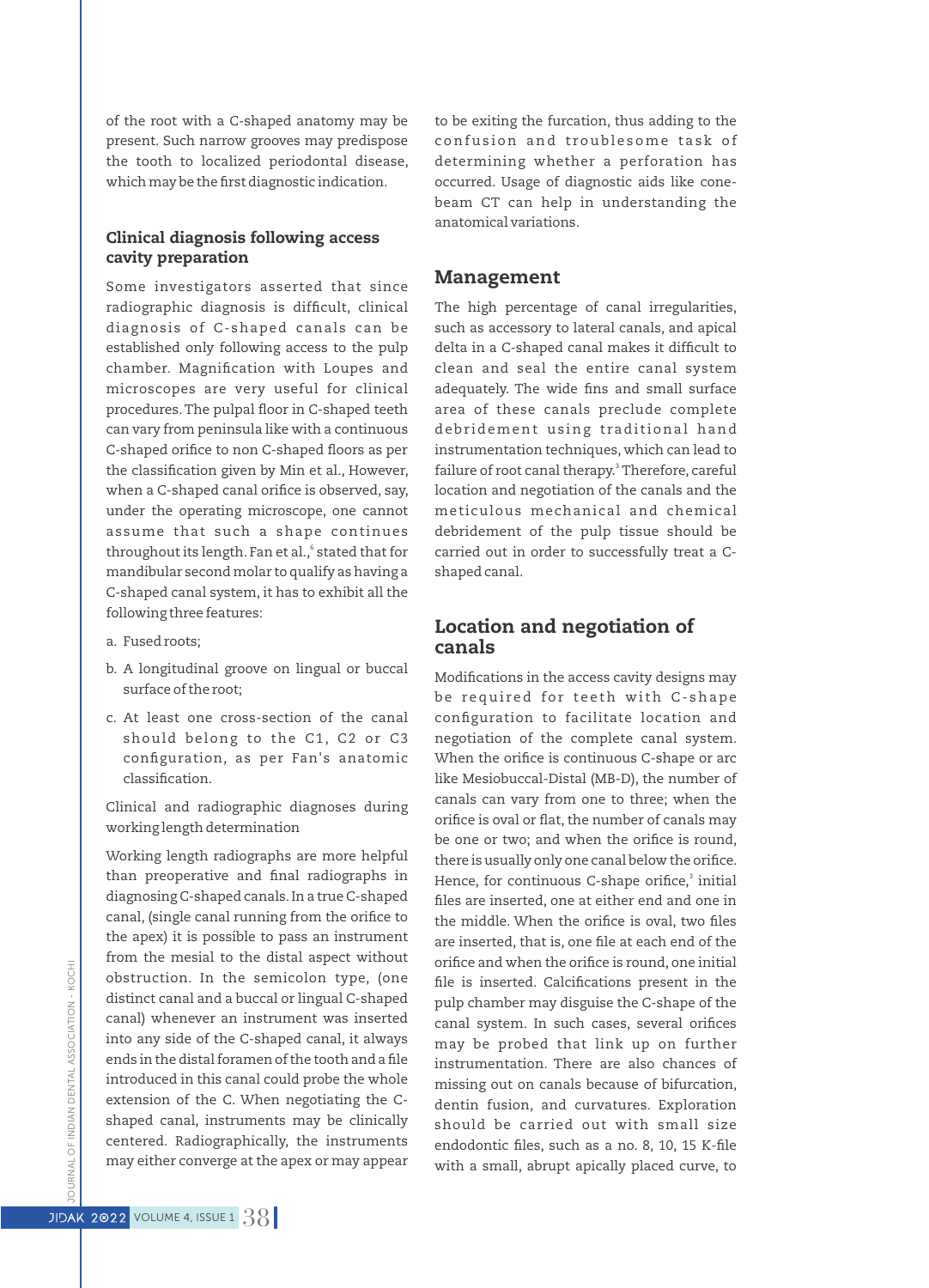ensure that these irregularities are not missed.<sup>:</sup>

# Cleaning and shaping

In order to access all the irregularities in the Cshaped canal system, the orifice portion of the slit can be widened with orifice openers. However, C1 (continuous C type) and C2 (semicolon type) configurations always have a narrow isthmus and care should be taken to avoid perforation during their preparation. There is a high risk of root perforation at the thinner lingual walls of C-shaped canals during cleaning and shaping. The Abou-Rass et al.<sup>10</sup>,'s anti-curvature filing technique has been recommended to avoid danger zones that are frequently present at mesiolingual walls. However, Jin et al. $11$  reported that the tooth structure of the groove area in C-shaped canal was thicker than that of the danger zone of normal second mandibular molar and hence, the C-shaped canals were as safe from strip perforation as other teeth in the limitation of this study. Extreme caution must be taken to prevent strip perforation during cleaning and shaping of C-shaped mandibular premolars, which display thin dentinal walls in the radicular groove area.

Very few studies have evaluated the effectiveness of cleaning procedures in relation to C-shaped root canals. Though nickeltitanium rotary instruments seem to be safe in such canals, further enlargement to an apical dimension greater than size 30 (0.06 taper) is not recommended.<sup>12</sup> After instrumentation by NiTi rotary instruments, K-files could be passively introduced into the canal, and filling could be specifically directed towards the isthmus areas to obtain better debridement in clinical practice. The recently developed selfadjusting file (SAF) system has been reported to be more efficacious than the protaper system for shaping of C-shaped canals.

Because of the large area of canal space, it is doubtful that intracanal instruments can reach and debride the entire portion of the continuum,making irrigation procedures more significant. It is recommended that cleaning of the C-shaped canal system with rotary instruments should be assisted by ultrasonic irrigation. Besides the use of sonication and ultrasonication, the use of chemical agents for

disinfection cannot be over emphasized in the treatment of C-shaped root canal system. Some authors have advocated the use of calcium hydroxide as an intracanal medicament for a period of 7-10 days.

With regard to the management of C-shaped canal configuration in mandibular premolars, many complicating factors make them difficult to treat. Anatomically the diameter and width of mandibular first premolar is much smaller than mandibular second molars.The small size of mandibular first premolar limits the coronal access to the complex root canal system, which unlike the mandibular second molar, is found apically.

# **Obturation**

Obtaining a three dimensional fill of a Cshaped canal may prove to be a problem due to the various intricacies present within the root canal system. If a cold condensation technique is adopted for obturation, deeper penetration of condensation instruments in several sites will be necessary. To ensure proper placement of the master cones in C-shaped canals, Barnett13 recommended placing a large diameter file in the most distal portion of the canal, before seating the master cone in the mesial canal. The file is then withdrawn and the master cone of the distal canal is seated, followed by placement of accessory cones in the middle portion of the C-shaped canal.

Studies have shown that following the cleaning and shaping, the remaining dentin thickness around the canals is usually 0.2 to 0.3 mm.The resultant forces of compaction during obturation can exceed the dentin canal resistance, which may result in root fracture and perforation of the root. In this regard, the thermoplasticized gutta-percha technique may prove to be more beneficial. The aim of this technique is to move the gutta-percha and sealer into the root canal system under a hydraulic force. But in C-shaped canals the hydraulic forces can dramatically decrease and can seriously compromise the obturation quality due to the following reasons: (a) there are divergent areas that are frequently unshaped, which may offer resistance to obturating material flow (b) communications exist between the main canals of the C-shape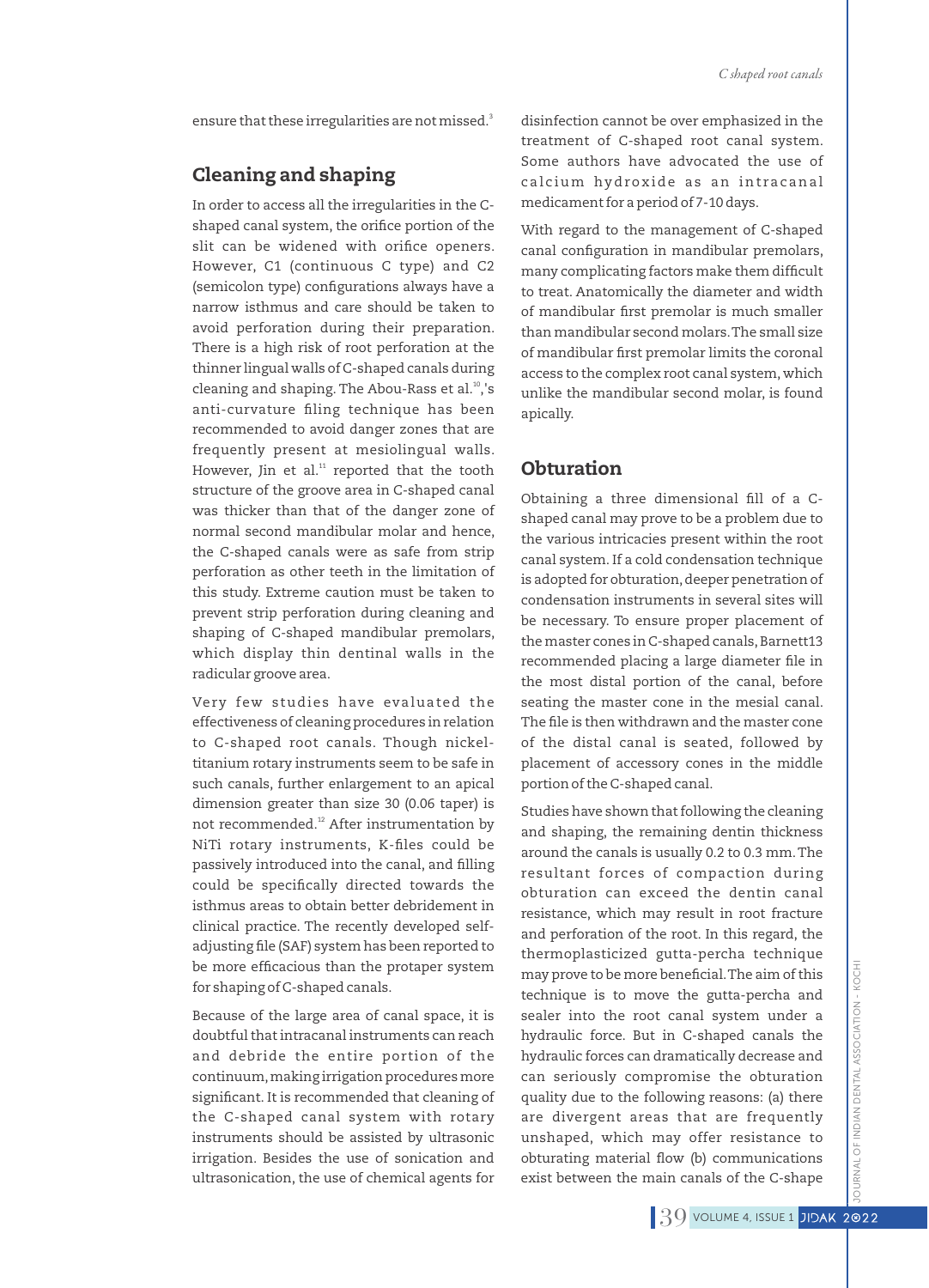through which the entrapped filling materials that should be captured between the apical tug back area and the level of condensation may pass from one canal to another. Walid's  $14$  technique<sup>14</sup> aimed to overcome these problems. This technique involves placing the master points simultaneously in the C-shaped canal.A large plugger is placed on one of the seared master points while the other master point is down packed with a smaller plugger. This increases the resistance towards the passage of obturating material from one canal to another. The smaller plugger is then held in place while the other point is down packed. This offers backpressure on entrapped filling materials and enhances the seal.

Ultrasonic compaction (UC) Lateral compaction was performed, and the extended ends of the cones were seared off. The SO4 ultrasonic spreader tip attached to the Suprasson PMax Ultrasonic unit (Satelec, Merignac, France) with a power setting of  $8$  was inserted into the canal without force to within 2-3 mm from the end-point of preparation, and was placed into the centre of the gutta-percha mass and activated. The spreader was moved in short continuous in and out motions approximately 8-10 times with slight apical pressure until 2-3 mm short of the working length. Subsequently, the ultrasonic spreader was deactivated, slightly rotated and then withdrawn. The selected finger spreader was used to compact laterally the softened mass of gutta-percha.Additionally, 2-3 accessory cones were laterally compacted in the same manner. Ultrasonic compaction, followed by cold lateral compaction,was repeated one more time.

Canals with increased flare resulted in significantly poorer quality of fill using LC. For wider and irregular-shaped canals, instead of compacting and deforming gutta-percha cones during spreader penetration, the cones will be displaced laterally.Voids and sealer will mostly found along the perimeters of the gutta-percha mass, possibly indicating eventual loss of integrity because of poor adaptation of guttapercha to the canal walls. Void formation was probably due to the failure of the accessory gutta-percha cones in filling the space created by the compacting instrument..

The pilot study showed that two insertions of the ultrasonic spreader into the canal that was

initially filled by the lateral compaction technique were sufficient to thermoplasticize the whole guttapercha mass. Although not significant, this observation suggests that the UC may result in a filling of greater density. A higher percentage of gutta-percha was observed at all three levels in the UC group compared with the LC group.<sup>15</sup> This finding also supports the scanning electron microscope investigation by Baumgardner & Krell<sup>16</sup>, where a more homogeneous gutta-percha mass with fewer voids was reported in root canals filled by UC. They found that canals filled by UC resulted in significantly less apical leakage than canals obturated by LC. The warm gutta-percha should adapt more adequately to the canal walls and irregularities. The lower percentage of sealer compared with LC was probably due to the mixing of sealer and gutta-percha during ultrasonic compaction, so the definite areas of sealer became smaller.

### Post endodontic restorations

Post endodontic restoration of teeth with a Cshaped canal configuration may also be compromised due to the relatively small amount of dentin between the external surface of the root and the internal canal system. At least 1 mm of sound tooth structure should be present around a post if needed, for resistance to root fracture. Hence, prefabricated or cast posts increase the risk of creating a strip perforation. Besides, no prefabricated post (circular or conical i.e. of a circular cross section) would fit the C-shaped canals. Since the floor of the pulp chamber is deep it can provide ample retention from the available undercuts. Chamber- retained, bonded amalgam or composite is a better choice as the core or as the final restoration in these teeth.<sup>3</sup>

### Case 1

Mandibular second molar with irreversible pulpitis, buccal caries, Preoperative IOPA radiograph gave indication of a possible 'C' shaped anatomy. Caries driven access, MB and Distal canals are connected in a C Shape manner. ML canal as a separate one. Manual dynamic and Sonic agitation of Irrigation solutions.(1ml 17% EDTA, 30-35ml 5%Na Hypo), Zno Eugenol Sealer (Zical, Prevest), Obturation by Ultrasonic aided lateral compaction.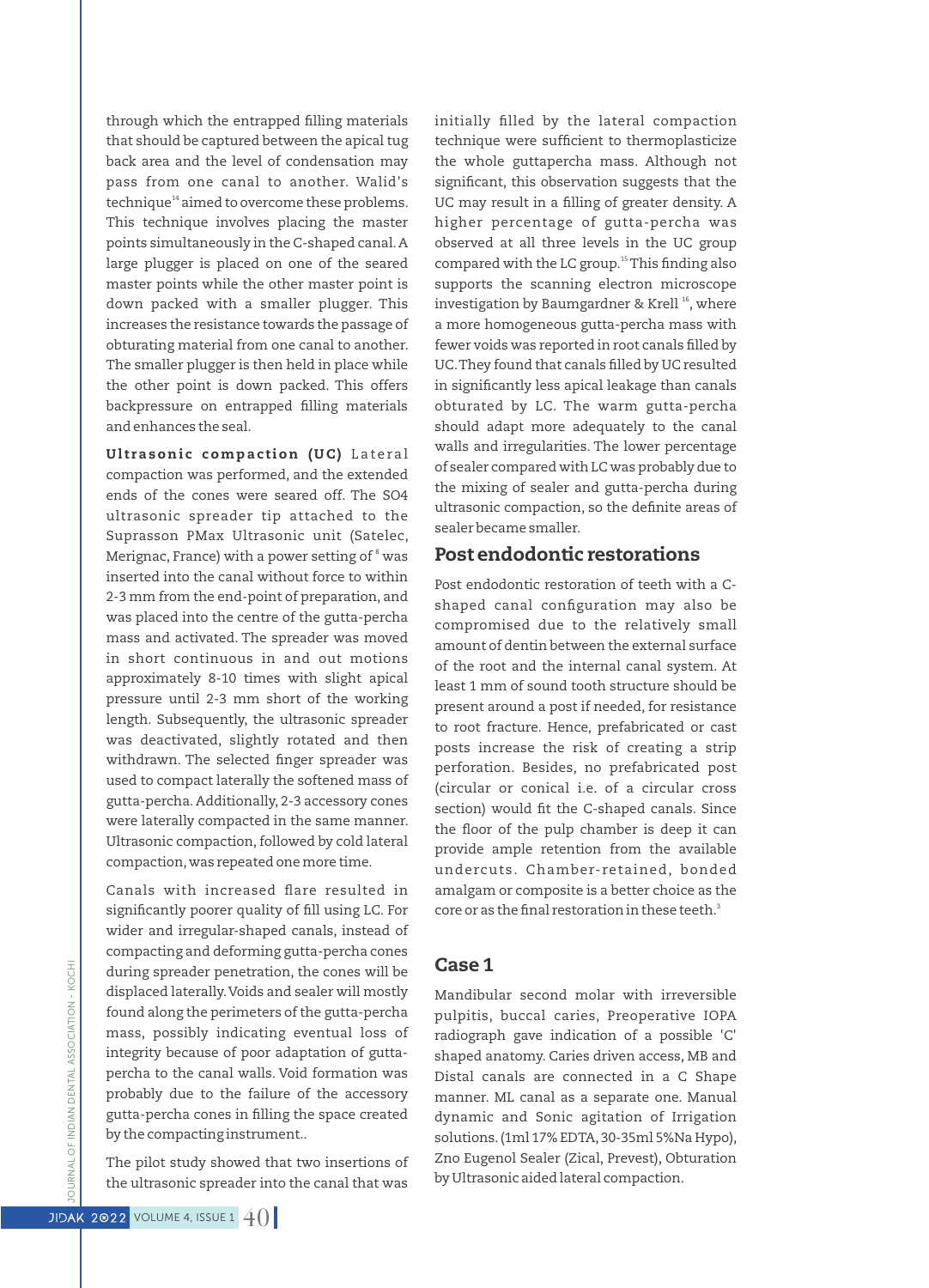

# Case 2

Mandibular second molar with irreversible pulpitis. Preoperative IOPA radiograph gave indication of some abberent anatomy and a possible 'C' shaped canal configuration. On opening 'C'shaped canal configuration found, Mb and D canals were joining. 3 canal openings were found with ML as a separate one.Two visit RCT with CaOH as ICM. Manual dynamic and

Sonic agitation of Irrigation solutions (1 ml of EDTA, 40-45 ml of 5% Na Hypo), Zno Eugenol Sealer(Zical, Prevest), Obturation Technique-Ultrasonic aided Lateral compaction.

## Case 3

Mandibular second molar with C shape and interesting anatomy. A crack was there in the

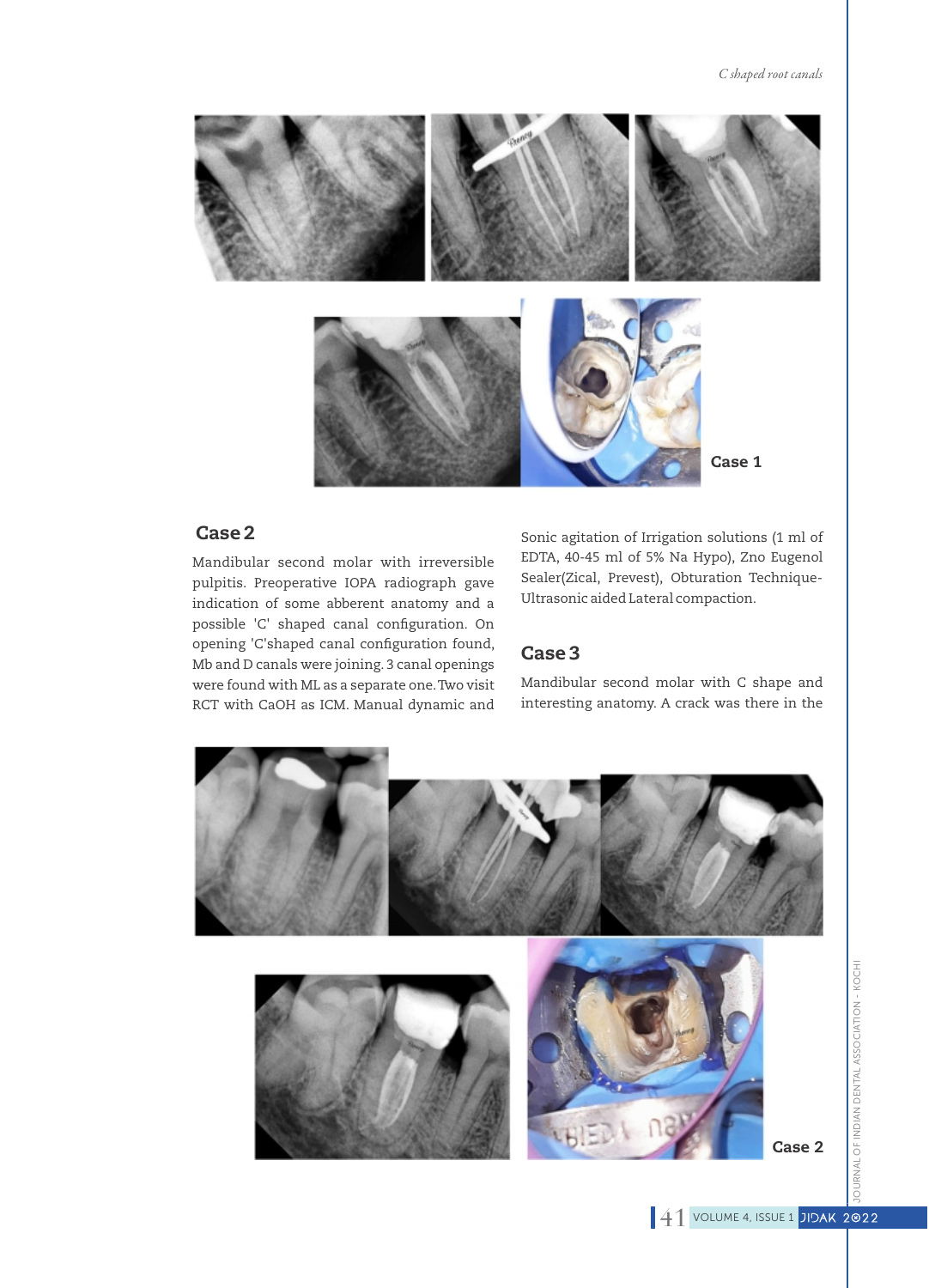

distal wall. Patient informed the risks. We decided to give a try to save the tooth as his first molar is already missing on that side. 4 orifices in a C shape with no obvious coronal isthmus connecting them all,ML canal has separate POE,the other three canals with common exit towards distal aspect. Distal canal is having sharp apical curve. Precurving after coronal flaring helped to negotiate the apical curve. Severely narrow mesial canals. Ultrasonic ,Sonic and Manual dynamic agitation of irrigation solutions( 1ml of 17% EDTA,30 ml of 5% Na Hypo),30 gauge side venting metallic needles and Truanatomy needles used for irrigation.Extracanal warming of Na hypo done for final irrigation. Sealer-Zno Eugenol

sealer(Zical),Obturation technique-Ultrasonic aided Lateral compaction, Orifices sealed with GIC,Core build up done with paracore.

### Case 4

An interesting mandibular second molar with irreversible pulpitis, C shaped anatomy, sonic and ultrasonic activation of irrigation (17%EDTA and 5%Na Hypo), seal apex sealer, ultrasonic aided lateral compaction.

### Case 5

C shaped mandibular second molar with

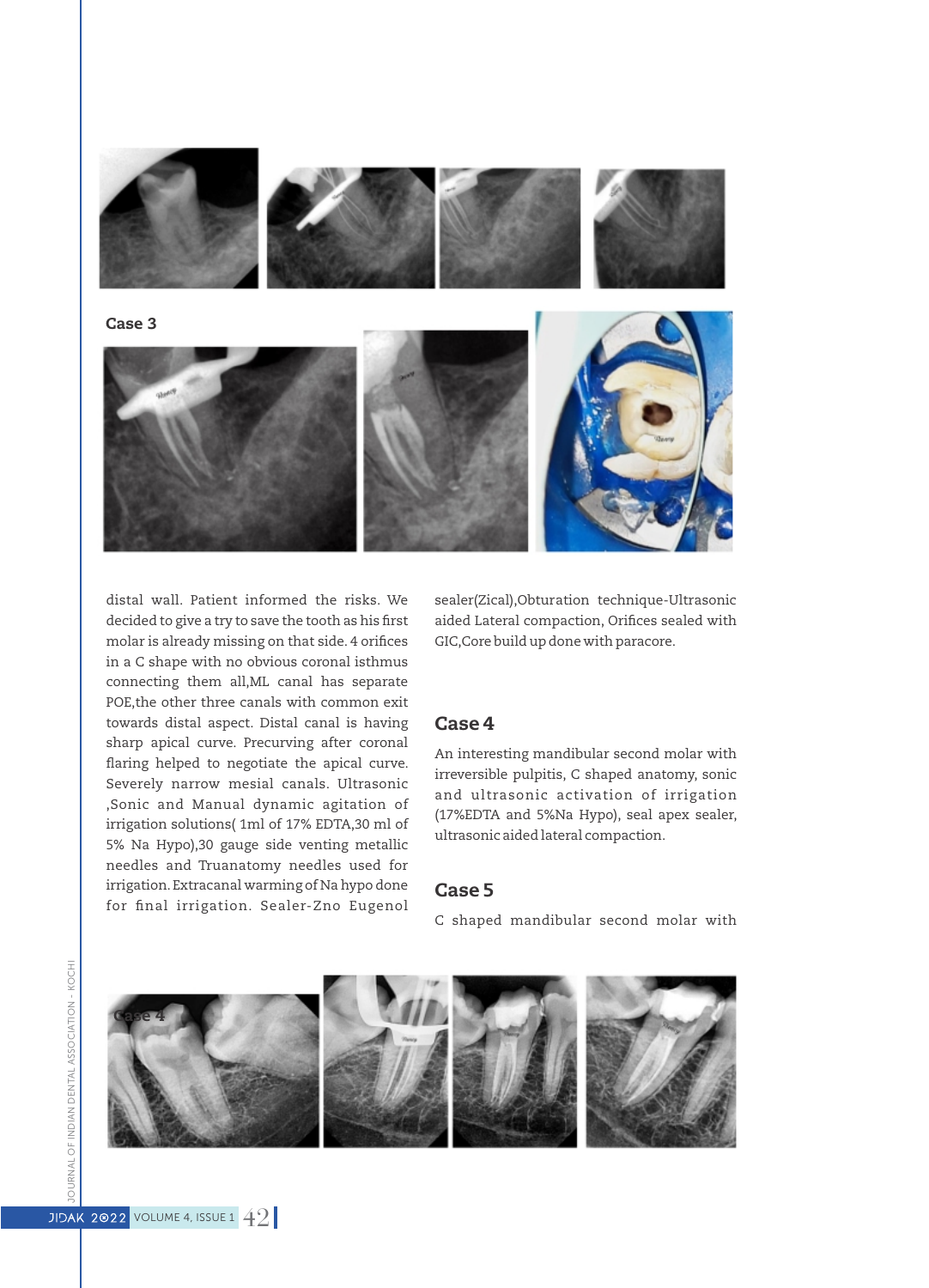

Case 5

irreversible pulpitis, sonic and ultrasonic activation of irrigation (17%EDTA and 5%Na Hypo), seal apex sealer, ultrasonic aided compaction.

# **CONCLUSION**

The C-shaped root canal configuration has an ethnic predilection and a high prevalence rate in mandibular second molars. Understanding the anatomical presentations of this variation will enable the clinician to manage these cases effectively. Usage of diagnostic aids like conebeam CT and operating microscopes help in understanding the anatomical variations. Continuous circumferential anticurvature filing along the periphery of the C-shaped root canal assisted with ultrasonic activation of sodium hypochlorite enhances tissue removal. Modifications in obturation techniques like ultrasonic lateral compaction and warm vertical compaction help in increasing the adaptation and density of filling.

### **REFERENCES**

- 1. Cooke HG, 3rd, Cox FL. C-shaped canal configurations in mandibular molars. J Am Dent Assoc. 1979;99:836-9.
- 2. Weine FS. The C-shaped mandibular second molar: Incidence and other considerations. Members of the Arizona

Endodontic Association. J Endod. 1998;24:372-5.

- 3. Marina Fernandes, Ida de Ataide, and Rahul Wagle. C-shaped root canal configuration: A review of literature,J Conserv Dent. 2014 Jul-Aug; 17(4): 312-319.
- 4. Hamid Jafarzadeh and You-Nong Wu,The C-Shaped Root Canal Configuration, JOE -Volume 33, Number 5, May 2007
- 5. Melton DC, Krell KV, Fuller MW. Anatomical and histological features of Cshaped canals in mandibular second molars. J Endod 1991;17:384-8.
- 6. Fan B, Cheung GS, Fan M, Gutmann JL, Bian Z. C-shaped canal system in mandibular second molars: Part I-Anatomical features. J Endod 2004;30:899 –903. 11.
- 7. Fan B, Cheung GS, Fan M, Gutmann JL, Fan W. C-shaped canal system in mandibular second molars: Part II–Radiographic features. J Endod 2004;30:904 – 8.
- 8. Fan B, Cheung GS, Fan M, Gutmann JL, Fan W. C-shaped canal system in mandibular second molars: Part II: Radiographic features. J Endod. 2004;30:904–8.
- 9. Wang Y, Guo J, Yang HB, Han X, Yu Y. Incidence of C-shaped root canal systems in mandibular second molars in the native Chinese population by analysis of clinical methods. Int J Oral Sci. 2012;4:161–5.
- 10. Chai WL, Thong YL. Cross-sectional